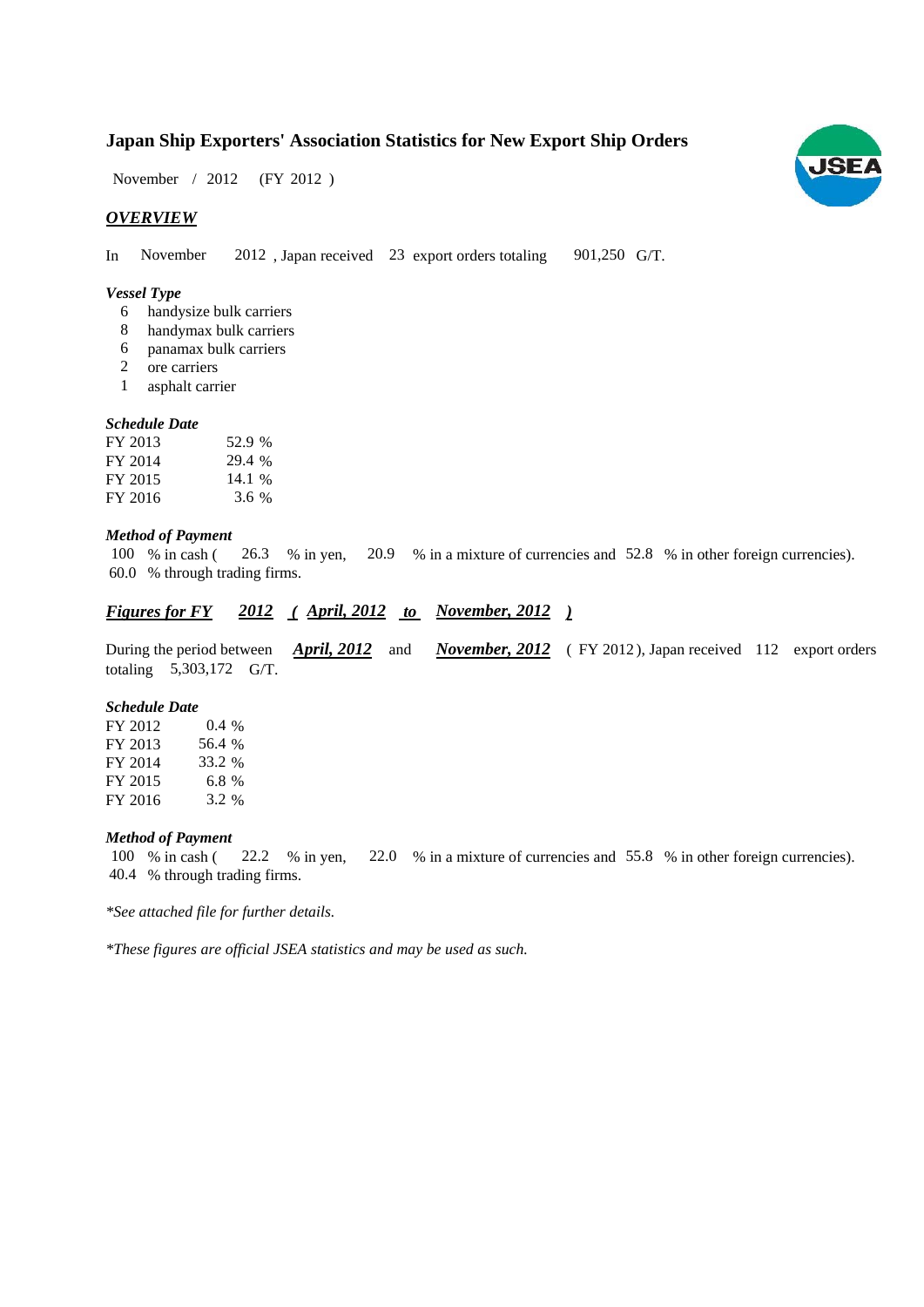## New Export Orders Placed in November 2012 (FY 2012) Based on Fiscal Year

JSEA (December 2012)<br> $\sqrt{2}$  Jan 12 to Nov12 No. G/T No. G/T No. G/T No. G/T No. G/T No. G/T No. G/T No. G/T $\mathrm{G}/\mathrm{T}$ General Cargos ( | 11 | 672,972 | 0 0 0 2 9,998 3 261,600 2 143,000 0 0 0 7 414,598 9 535,148 Bulk Carriers 176 6,650,098 28 976,445 16 564,950 11 403,539 14 753,990 22 897,150 91 3,596,074 128 5,189,922 Tankers | 7| 455,236|| 7| 823,100| 2| 216,000| 3| 243,500| 1| 5,800| 1| 4,100| 14| 1,292,500|| 20| 1,745,636 Combined Carriers 0 0 0 0 0 0 0 0 0 0 0 0 0 0 0 0Others 4 302,200 0 0 0 0 0 0 0 0 0 0 0 0 0 0 Total 198 8,080,506 35 1,799,545 20 790,948 17 908,639 17 902,790 23 901,250 112 5,303,172 157 7,470,706 FY 2012 / FY2011 (%) \* 65.1 72.2 72.2 228.4 372.5 105.6 105.6 116.5 112.6 \*\* 96.2 In CGT | | 3,929,443|| | 902,634| | 348,875| | 475,860| | 387,552| | 411,726| | 2,526,647|| | 3,457,311 Description Apr 11 to Mar 12 Apr 12 to Jul 12 August 2012 September 2012<br>No. 6/T No. 6/T No. 6/T No. 6/T No. 6/T October 2012 November 2012 Apr 12 to Nov 12

*Figures for shipbuilding orders of 500 G/T and over for export as steel vessels placed with JSEA members are covered.*

\*FY 2011/FY2010

\*\*Calendar Year 2012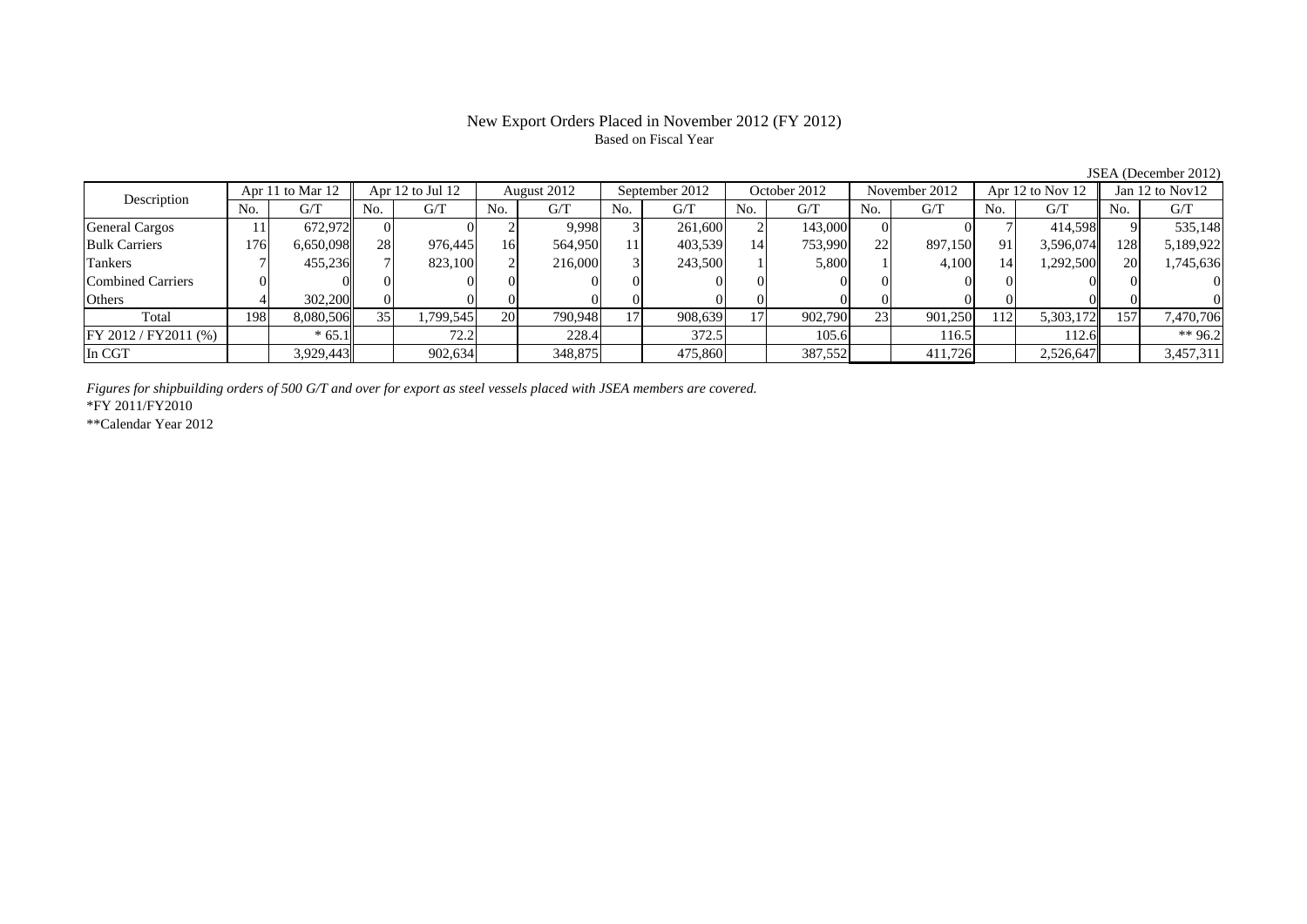## Export Ships Delivered in November 2012 (FY 2012) Based on Fiscal Year

| Apr 11 to Mar 12<br>Description |                | Apr 12 to Jul 12 |      | August 2012 |           | September 2012 |     | October 2012 |     | November 2012 |     | Apr 12 to Nov 12 |     | Jan $12$ to Nov $12$ |     |            |
|---------------------------------|----------------|------------------|------|-------------|-----------|----------------|-----|--------------|-----|---------------|-----|------------------|-----|----------------------|-----|------------|
|                                 | N <sub>o</sub> | G/T              | No.  | G/T         | No.       | G/T            | No. | G/T          | No. | G/T           | No. | G/T              | No. | G/T                  | No. | G/T        |
| General Cargos                  | 19             | 1,008,576        |      | 551,931     |           |                |     | 61.106       |     | 59,583        |     |                  | 10  | 672,620              |     | 905,302    |
| <b>Bulk Carriers</b>            | 279            | 1.594.200        | 1131 | 4,888,833   | <b>16</b> | 566,103        | 23  | 969.726      | 23  | 830,748       | 15  | 610,631          | 190 | 7,866,041            | 282 | 11,845,266 |
| Tankers                         |                | 3,325,557        | 14   | 972.466     |           | 47.950         |     | 160.057      |     | 87.732        |     |                  | 19  | 1,268,205            | 29  | 1,663,016  |
| <b>Combined Carriers</b>        |                |                  |      |             |           |                |     |              |     |               |     |                  |     |                      |     |            |
| Others                          |                |                  |      |             |           |                |     |              |     |               |     |                  |     |                      |     |            |
| Total                           | 353            | 15,928,333       | 135  | 6,413,230   |           | 614,053        | 25  | 1,190,889    | 27  | 978,063       | 15  | 610,631          | 219 | 9,806,866            | 324 | 14,413,584 |
| FY 2012/FY2011 (%)              |                | $*92.8$          |      | 123.2       |           | 58.5           |     | 68.5         |     | 103.0         |     | 41.2             |     | 94.1                 |     | $**92.7$   |
| In CGT                          |                | 7,084,729        |      | 2,758,499   |           | 300,772        |     | 500,834      |     | 520,283       |     | 285,867          |     | 4,366,255            |     | 6,435,358  |

*Deliveries of new shipbuilding orders of 500 G/T and over for export as steel vessels placed with JSEA members are covered.*

\*FY 2011/FY2010

\*\*Calendar Year 2012

JSEA (December 2012)